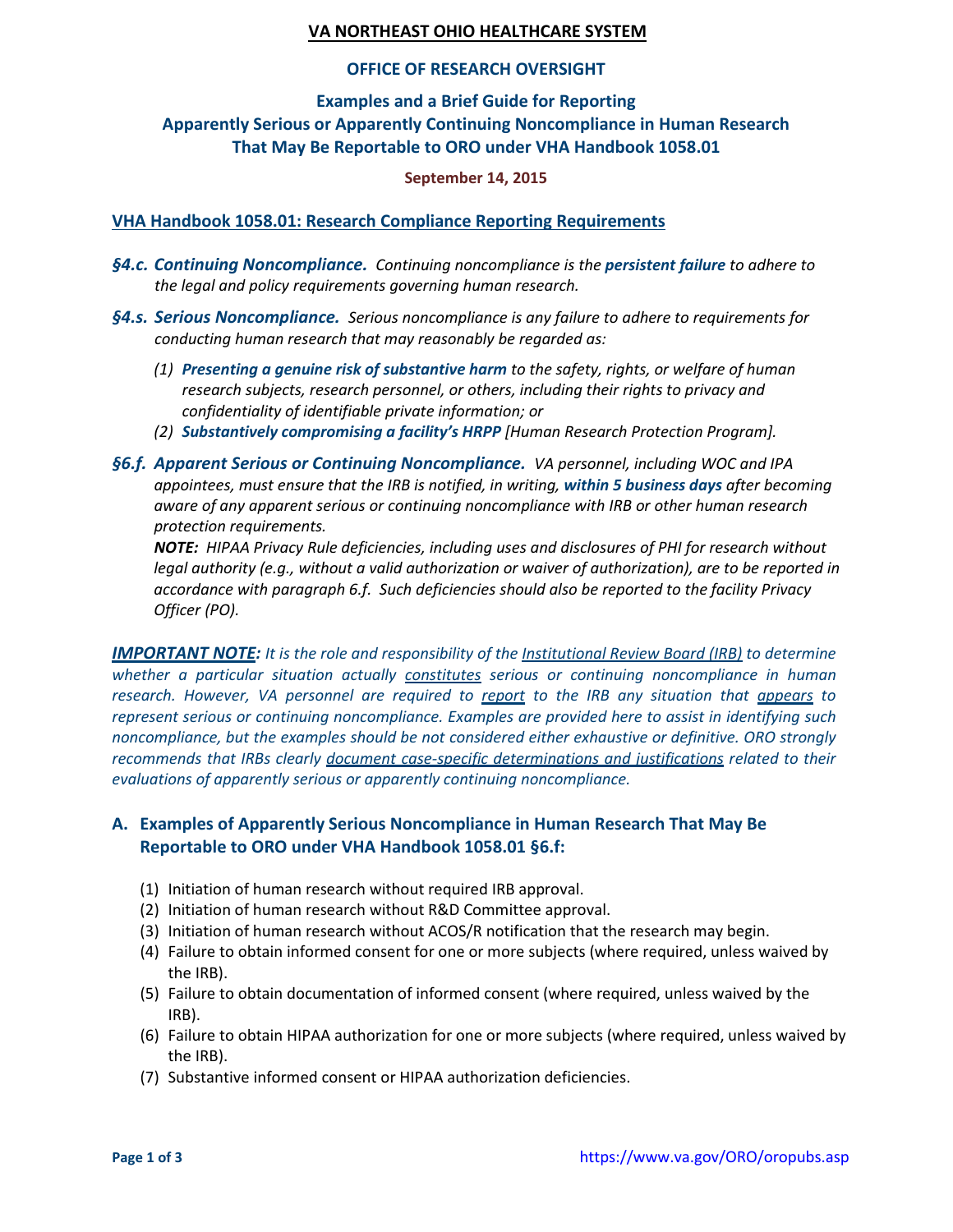#### **OFFICE OF RESEARCH OVERSIGHT**

#### **Examples and a Brief Guide for Reporting**

# **Apparently Serious or Apparently Continuing Noncompliance in Human Research That May Be Reportable to ORO under VHA Handbook 1058.01**

#### **September 14, 2015**

- (8) Substantive deviations from IRB-approved protocols, including substantive violations of inclusion or exclusion criteria.
- (9) Modification of a protocol without IRB approval (except to prevent immediate hazards to subjects).
- (10) Failure to implement, in a timely fashion, any protocol or informed consent modifications, or other changes required by the IRB.
- (11) Failure to notify the IRB of a death, SAE, or problem as required.
- (12) Unfounded labeling of a death, SAE, or problem as "anticipated" or "not related" to the research.
- (13) Conduct of research without required credentialing, privileging, or initial training.
- (14) Conduct of research involving women known to be pregnant, prisoners, or children, or of international research, without required approvals from the Facility Director or Chief Research and Development Officer, as applicable.
- (15) Continuation of human research beyond the specified IRB approval period (except where in subjects' best interests as determined by the IRB Chair).
- (16) Any finding by any entity, including clinical trial monitors, of apparent serious noncompliance as listed here.
- (17) Substantive programmatic noncompliance (e.g., violation of IRB quorum requirements; improper approval or documentation of exemptions or waivers; failure to ensure review of proposed research sufficient to identify and address privacy or data security concerns). *NOTE: Apparent noncompliance on the part of the IRB should also be reported to the facility Research and Development (R&D) Committee and the Associate Chief of Staff for Research and Development (ACOS/R&D).*
- (18) Any combination of noncompliant actions that collectively present a genuine risk of substantive harm to the safety, rights, or welfare of human research subjects, research personnel, or others, or substantively compromise a facility's HRPP.

## **B. Examples of Apparently Continuing Noncompliance in Human Research That May Be Reportable to ORO under VHA Handbook 1058.01 §6.f:**

- (1) Persistent failure by the relevant investigator(s) to ensure timely remediation of any noncompliance, identified by or made known to the investigator(s), with requirements for the conduct of human research.
- (2) Persistent failure by the responsible official(s) to ensure timely remediation of any programmatic noncompliance, identified by or made known to the official(s), with requirements for the conduct or oversight of human research.
- (3) Any noncompliance that, due to its persistence over time, results in a genuine risk of substantive harm to the safety, rights, or welfare of human research subjects, research personnel, or others, or substantively compromises a facility's HRPP.